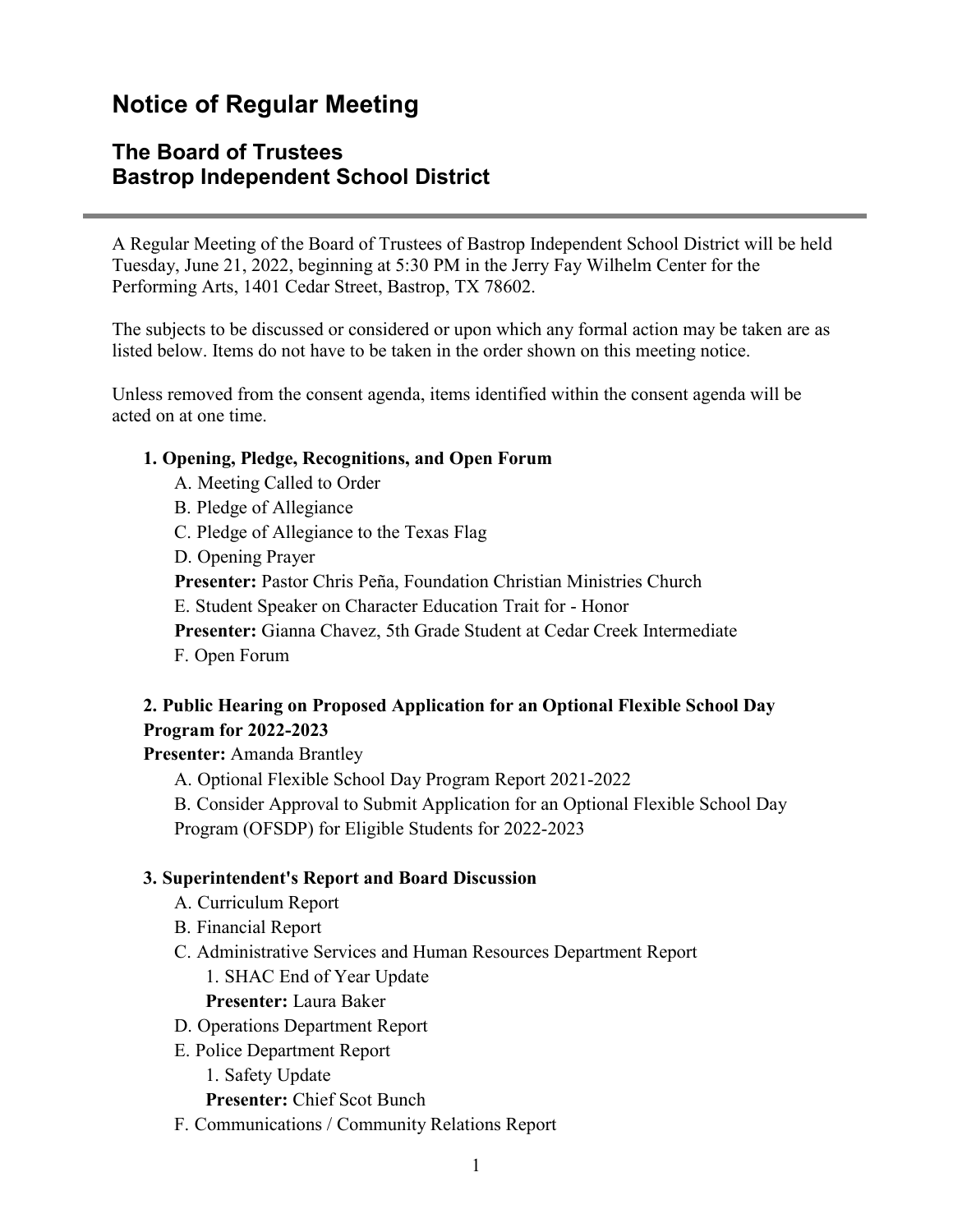#### **4. Consent Agenda**

- A. Consider Approval of Minutes of May 17, 2022
- B. Consider Approval of Bids
	- 1. Special Education Professional Services #2017-05 Renewal
	- 2. PLC Coaching Services #BA09-2021 Renewal
	- 3. Consider Approval of Apparel and Equipment for Extra-Curricular Activities RFP #2019-05 Renewal

C. Consider Approval of Miscellaneous Construction Contracted Services RFP #BA05- 2022

D. Consider Approval of 2021-2022 General Fund, Child Nutrition Fund and Debt Service Fund Budget Amendments

E. Consider Approval of Tax Refunds

F. Consider Approval of Memorandum of Understanding between Centex Family Services (HeadStart) and Bastrop ISD

### **5. Action Items**

A. Consider Consent for Joint Legal Representation Agreement involving a partnership between Bastrop ISD and McDade ISD for the provision of special education services through an autism grant program.

**Presenter:** Jackie Waneck

B. Consider Approval of Memorandum of Understanding between Communities in Schools and Bastrop ISD **Presenter:** Norma Mercado

C. Consider Approval of Memorandum of Understanding between YWCA and Bastrop ISD

**Presenter:** Norma Mercado

D. Consider Approval of the GASB 87 District Policy and Lease Threshold **Presenter:** Dina Edgar

E. Consider Approval of TASB Policy CW (LOCAL)-X - Naming Facilities **Presenter:** Dr. Kristi Lee

F. Consider Cancelling the July 19, 2022 School Board Meeting **Presenter:** Superintendent Barry Edwards

#### **6. Information Items**

- A. Board Calendar of Events
- B. Enrollment
- C. TEC 44.0331 Purchasing Cooperative Fees Report
- D. Single Budgeted Purchases \$50,000 or More